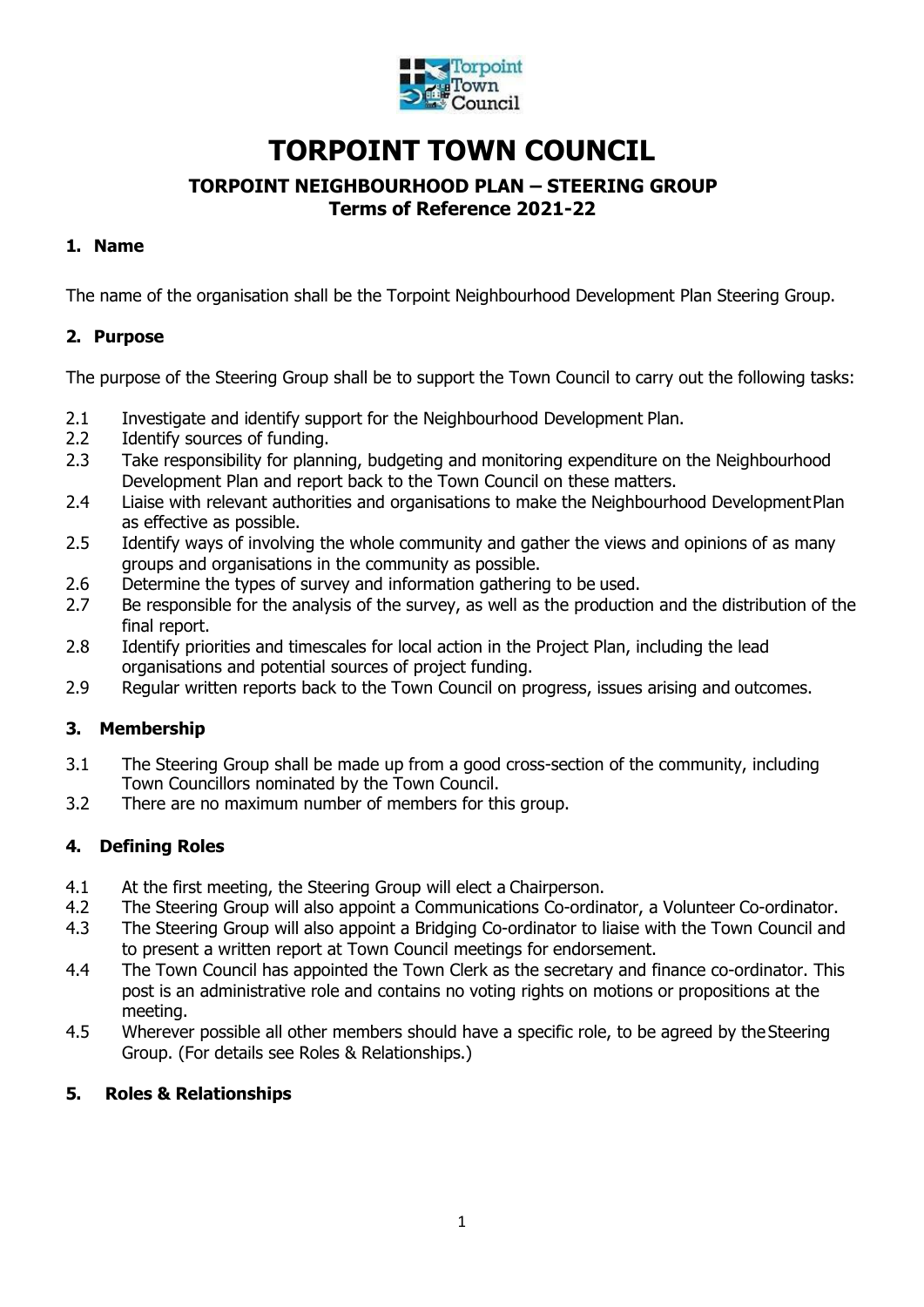

- 5.1 Town Council insurance will cover the previously agreed activities of the Steering Group and volunteers, but Steering Group members, in liaison with the Town Clerk, need to ensure that terms of the insurance are not breached.
- 5.2 The Town Council will provide the opportunity for the endorsement of regular reports via its meeting agenda.
- 5.3 Working Groups will carry out duties specified by the full Steering Group, which may include, but is not limited to:
	- i) Data gathering
	- ii) Consultations
	- iii) Making recommendations
- 5.4 The make-up and purpose of Working Groups will be regularly reviewed by the full Steering Group.
- 5.5 It is expected that all Steering Group members abide by the principles and practice of the Town Council Code of Conduct including declarations of interest.

## **6. Meetings**

- 6.1 The Steering Group shall meet monthly or as may be required.
- 6.2 At least three clear days' notice of meetings shall be sent to members via the communication method agreed with, and appropriate to, each individual member.
- 6.3 The notices of meetings should detail the matters to be discussed.
- 6.4 The Secretary shall keep a record of meetings, and circulate notes to Steering Group members and the Town Council in a timely fashion. The latter will publicise the notes via their usual methods.
- 6.5 It is recommended that an annual rolling schedule of meetings is set in place, preferably at the first meeting of the Steering Group and made available to the public via notice boards/websites.
- 6.6 All meetings should be open to the public.
- 6.7 Copies of the Town Council's Code of Conduct will be available at all Neighbourhood Planning meetings.
- 6.8 Meetings may be held virtually and this will be detailed on the agenda, at the discretion of the Chairman.

## **Steering Group Programme 2021/22**

#### **May 2021**

Election of Chairman Election of Vice-Chairman Review Steering Group Terms of Reference

#### **Appendix 1**

## **Working Groups**

- $\triangleright$  The Steering Group may establish such Working Groups as it considers necessary to carry out the functions specified by the Steering Group.
- $\triangleright$  Each Working Group should have a lead person.

## **Finance**

- $\triangleright$  All grants and funding will be applied for and held by the Town Council, who will ring-fence the funds for Neighbourhood Development Plan purposes only.
- $\triangleright$  Notification of all planned expenditure will be given to the Town Council before actual costs are incurred.